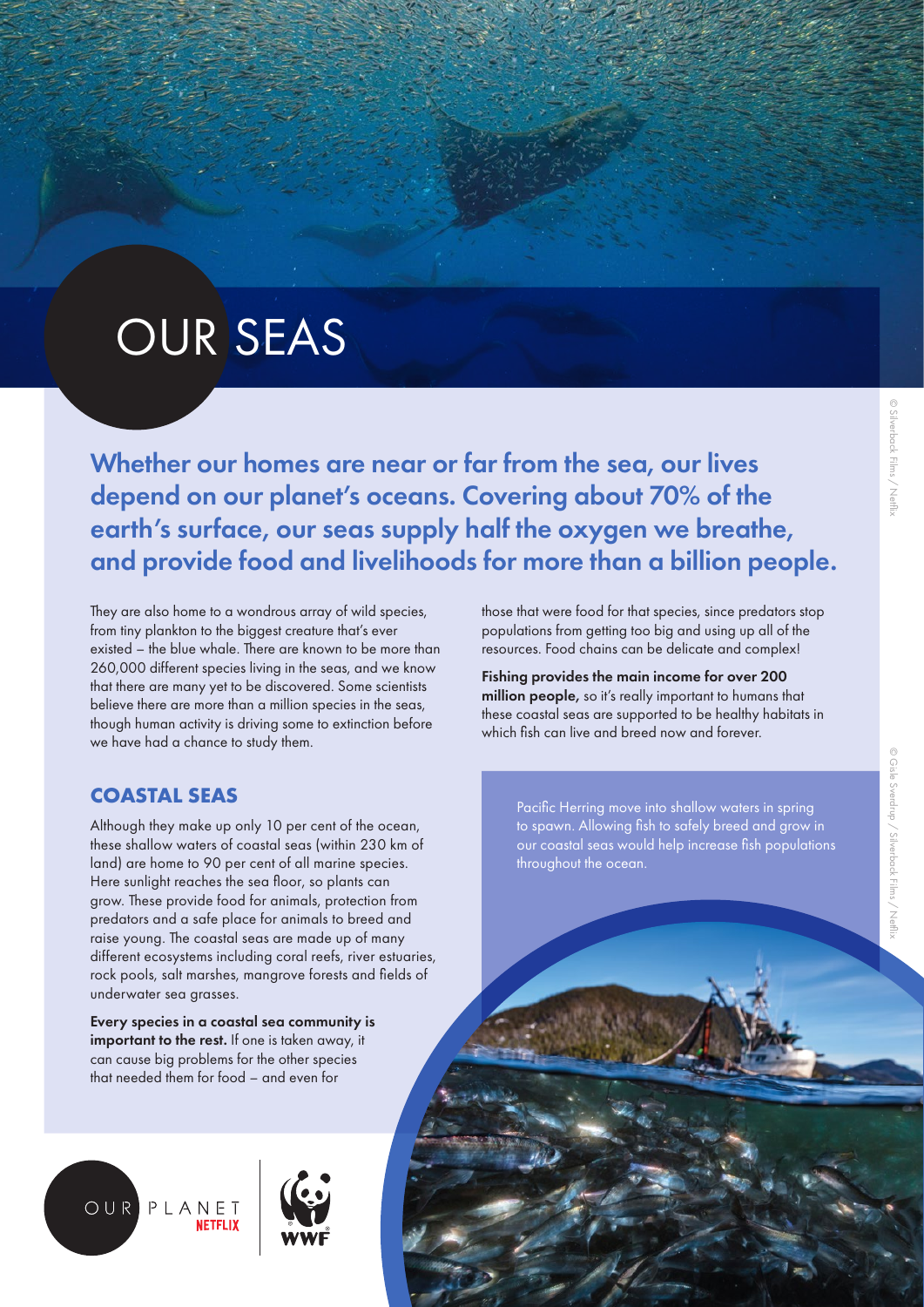# **HIGH SEAS**

Beyond the beaches and shallow coastal waters lie the high seas which cover more than 60 per cent of our planet's surface. This is by far the largest habitat on our planet, but also one of the least understood.

On average our oceans are 2.5 miles deep, and parts of the high seas are nearly 7 miles deep, forming the largest space for life on the planet. At present we have explored only 5% of the world's oceans.

#### PHYTOPLANKTON: TINY LIFE SAVERS

An expanse of seemingly empty ocean may contain much more life than it appears to the naked eye. Phytoplankton are microscopic floating algae which drift on the ocean currents. Phytoplankton convert CO2 to Oxygen and protect themselves from harmful UV rays by releasing a chemical that causes clouds to form overhead. These clouds play a role in slowing global warming by reflecting sunlight back into space. This role forming clouds mean that the oceans also drive weather systems that sustain life in other parts of the world.

As well as doing this amazing job, phytoplankton are food for zooplankton (simple water-dwelling creatures), such as krill, which are the most numerous animals on earth. These in turn provide food for many sea creatures including the biggest animal that has ever lived on earth – the blue whale.

## THE MYSTERIOUS DEPTHS

We used to believe that very little lived in the cold, dark deeps of the ocean. The more we explore, the more we realise that there is actually a lot of life down there – though not as we know it! Strange creatures roam, adapted to the pressure of the deep ocean, and often creating their own lights to lure prey. We have even found that coral reefs are not restricted to shallow coastal waters.

Much deep-sea life depends on 'marine snow' consisting of the remains of dead creatures and the poo of living ones which drifts down from the more heavily populated surface waters. In the total darkness of the deep ocean floor volcanic vents release super-hot, mineral rich water. Around these vents a huge abundance of life thrives. Strange creatures survive here by feeding on bacteria that get their energy from the chemicals flowing from the vents. We only found out that these unique habitats existed about 50 years ago, and there may be many more across the ocean floor.

Phytoplankton support the entire food chain of the open ocean, and produce half the oxygen in the air we breathe. No matter how far from the ocean you live you can thank these little plants for every other breath you take.

THE ZOOPL AS WELL AS DOING THIS AMAZING JOB, PHYTOPLANKTON ARE FOOD FOR ZOOPLANKTON (SIMPLE WATER-DWELLING CREATURES), SUCH AS KRILL, WHICH ARE THE MOST NUMEROUS ANIMALS ON EARTH. THESE IN TURN PROVIDE FOOD FOR MANY SEA CREATURES INCLUDING THE BIGGEST ANIMAL THAT HAS EVER LIVED ON EARTH – THE BLUE WHALE."

# **WHAT'S THE PROBLEM?**

Despite the vastness of the oceans, human activity is devastating ocean ecosystems. Illegal fishing and overfishing means that fish can't build up their numbers and whole populations are being wiped out, causing problems to the whole community of creatures and plants in that ecosystem, and the humans who depend on them for a living.

Noise from human activities cause problems for ocean wildlife too. The noise from a ship's propeller can travel 100km through water, and can disturb fish and stop them communicating and breeding. Noise from mining can cause problems in the same way, as well as destroying habitat and risking pollution that can kill wildlife. Scientists and conservationists now argue for 30 per cent of the high seas to be protected from fishing and mining through 'Marine Protected Areas' which all countries agree to leave alone as spaces for nature.

The effects of human activity are felt in the remotest parts of the high seas. Every year almost 9 million tons of plastic enters the ocean. That's the same as a rubbish truck emptying its load every minute. In the middle of the Pacific a huge area of plastic rubbish, twice the size of France, is kept in place by the swirling currents. Plastic chokes the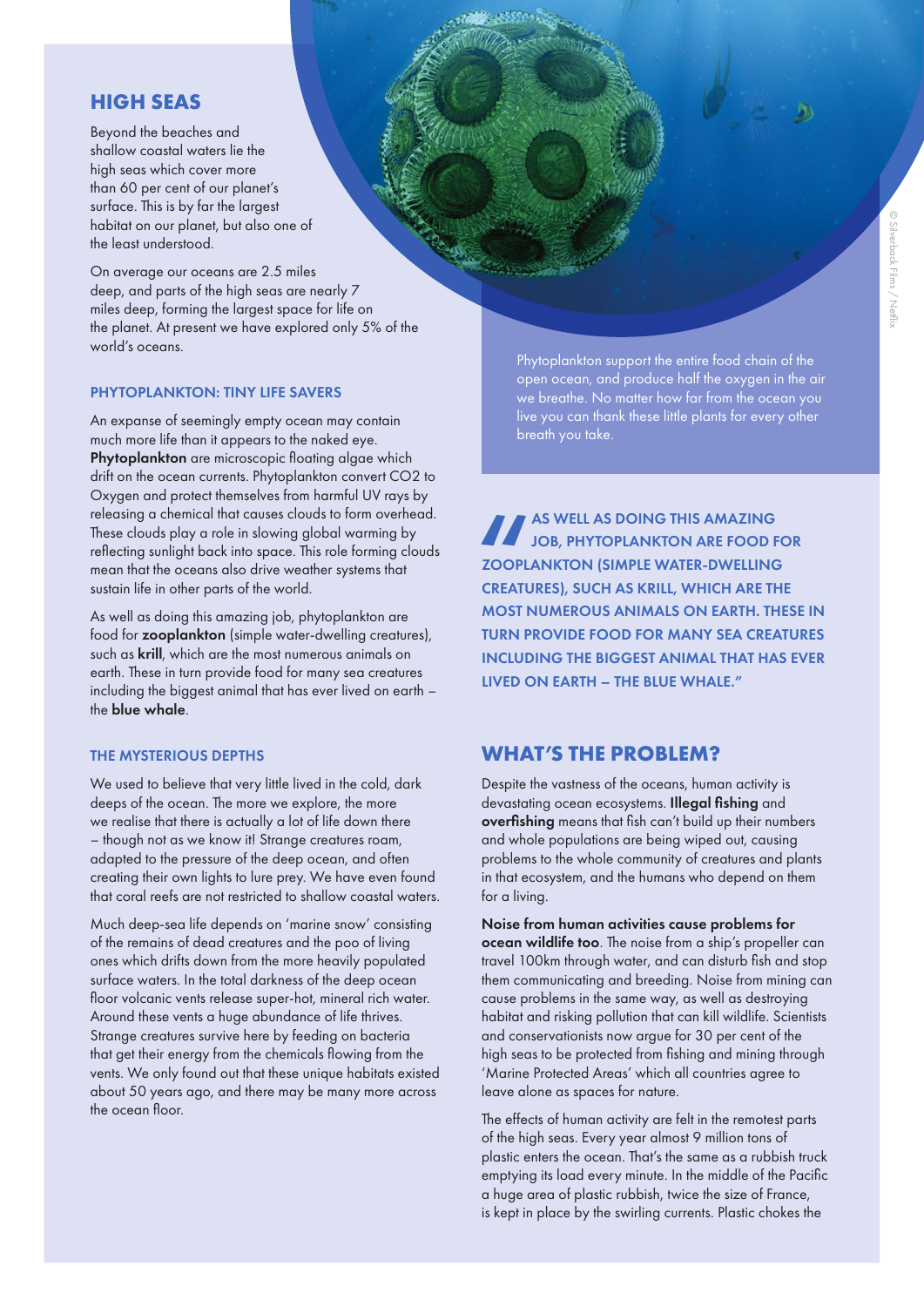oceans and harms marine life. Blue whales have been washed up dead on seashores with pieces of plastic in their stomachs which they probably mistook for squid.

# Climate change is also harming ocean

life. Warmer water can absorb more CO2 from the air, and this makes the ocean more acidic than before. This means the conditions are changing from those in which sea creatures evolved, and in some cases it stops them from being able to build their shells or exoskeletons.

There is much that needs doing in the oceans. We need to act. The quicker we act, the better the chance that damaged marine ecosystems – the fish we catch for food, the cold-water corals and hydrothermal vents, the vast pods of whales and mysterious deep-sea creatures – will recover fully. The result will be a healthy ocean that provides food and jobs for people as well as homes and food for wildlife well into the future.

**WHAT CAN WE DO?**

We can keep enjoying the riches of the oceans, but only if we look after them and don't take too much from them. One way to protect the future of the oceans is for countries to create Marine Protected Areas (MPAs) in their coastal waters where no fishing is allowed. These safe spaces will mean that there are always places for fish to grow big and reproduce, and as well as ensuring that fish species don't die out this will mean we'll actually catch more fish than we do at the moment. The seas will recover, there'll be more fish in the sea, and we'll catch more too – it's winwin all round!

When seas are within the border of a country, that country can set rules on who can use the waters for fishing, mining and transport of goods in ships, and how much they are

Whales and other big sea creatures help sustain phytoplankton and therefore all life in the ocean by fertilising the surface waters with their poo, and by mixing air into the water when they break the surface.

allowed to do these things. The high seas are international waters, owned by no one, and therefore open for anyone to use as they want. This means that they are also the least protected waters, open to damage by over-fishing, mining, shipping and pollution. Less than 2% of the world's international waters have any form of protection. In the past – when there were fewer humans on the planet – fish populations seemed limitless and oceans too big to pollute, but with human impacts now extending to the most remote and deepest parts of the oceans, action is needed to stop the damage before it is too late. If we want to keep our oceans healthy, we need an international treaty to protect them for generations to come.

The choices we make when buying seafood can help ensure a good future for our oceans and seas – and for us! Check labels for information about how fish or shellfish was caught or farmed, and try to avoid species that are known to be in trouble. You can find a local sustainable seafood guide to help you decide what it is OK to eat.

| Good                                          | <b>Bad</b>                                          |
|-----------------------------------------------|-----------------------------------------------------|
| From a sustainable fishery (eg MSC certified) | No accreditation – could be from over-fished waters |
| Line Caught                                   | Trawled / long line / gill net                      |
| Locally sourced                               | Imported from other countries                       |
| Hand gathered shellfish                       | Dredged shellfish                                   |
| Organically farmed                            | Intensively farmed                                  |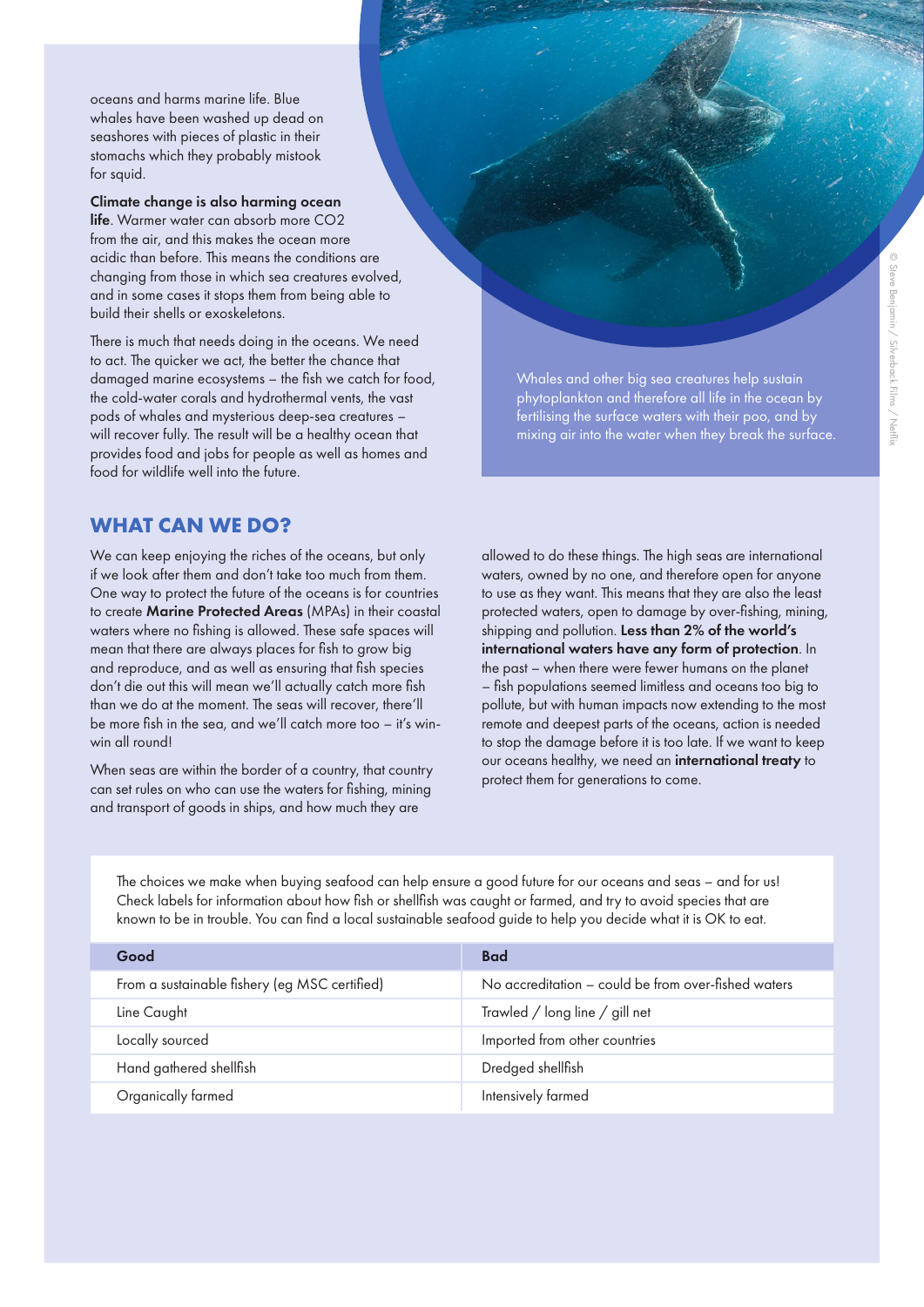Overfishing prevents fish from building up numbers and drives species to extinction.

> More than 9 billion tons of plastic waste makes it way into the sea each year, harming species who mistake it for food.

Warming global temperatures causes the seas to become more acidic, killing coral reefs on which many other species depend for food and habitat.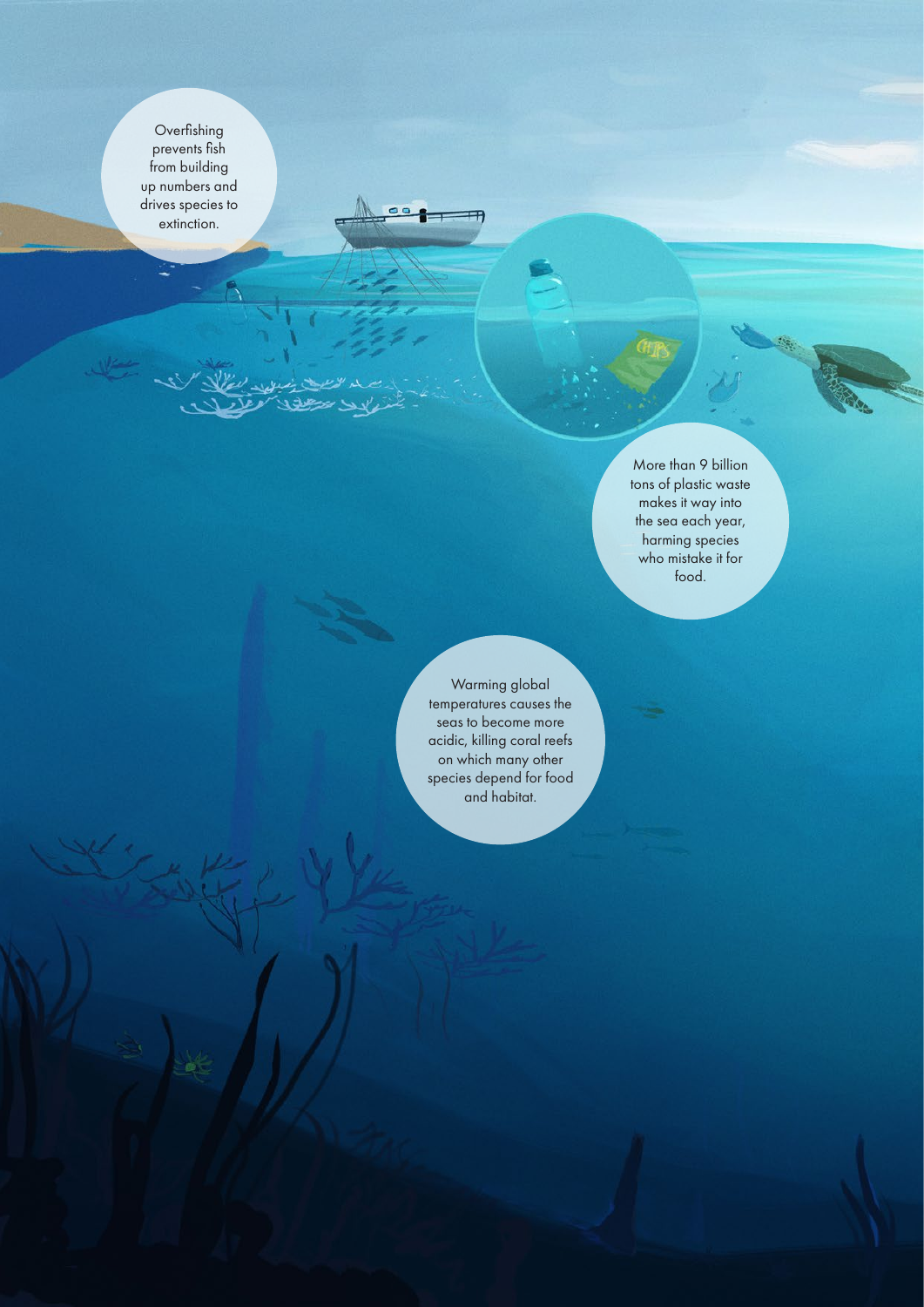Phytoplankton – defenders of the planet. These microscopic floating plants convert CO2 to Oxygen and release a chemical that causes clouds to form, bouncing more sunlight back into space. This means that the oceans slow climate change and drive weather systems that sustain life in other parts of the world.

> Large predators like whales, tuna and sharks help sustain the rest of the ecosystem by bringing oxygen into surface waters when splashing, and by providing nutrients for the smallest life forms when they poo!

 $\overline{\cdot}$ 

When areas are protected from overfishing in marine reserves, sea species flourish and populate the wider ocean.

: 00

Hydrothermal volcanic vents on the ocean floor support 'hotspots' of life. There may be many more of these than we have found so far.

**Allegate**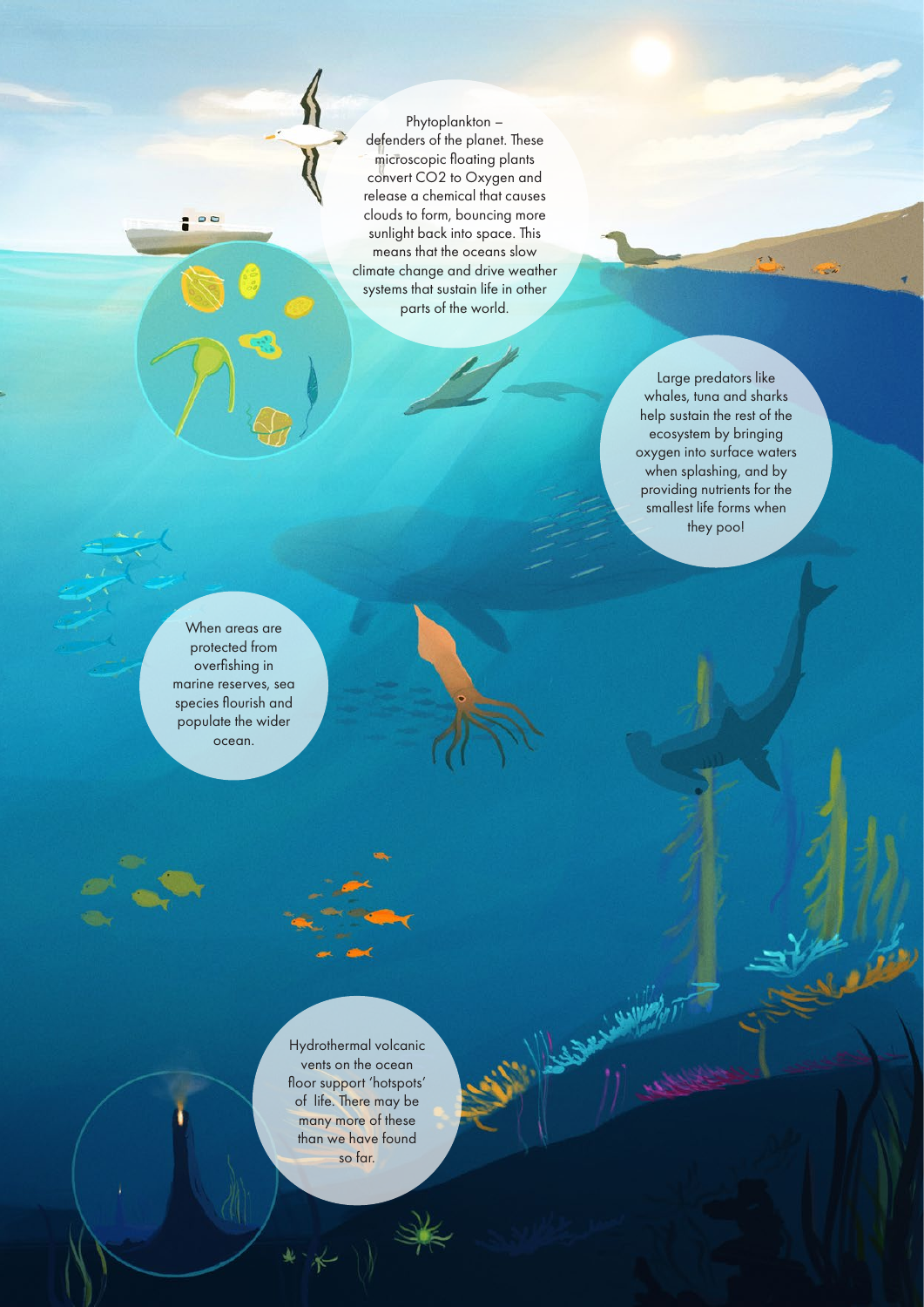# **THE GREAT BARRIER REEF**

Coral reefs have been called the rainforests of the ocean because they are so rich in biodiversity. They are home to a quarter of all marine life. The largest coral reef system on our planet is the Great Barrier Reef in Australia. It stretches for more than 2000 km and can even be seen from space. This system of reefs and islands provides refuge to an amazing variety of marine plants and animals. It is home to more than 3000 types of shell and over 1600 fish species, as well as over 600 different corals.

The Great Barrier Reef has built up over millions of years, but today its future is at risk, and this is due to human activity. Pollution and overfishing have affected the delicate balance of the environment. As we burn fossil fuels the water temperatures are rising and the seas are becoming more acidic. This causes corals to bleach and die. In 2016 more than half the corals in some parts of the northern Great Barrier Reef turned white through coral bleaching. Globally, over the last thirty years the world has lost half of its coral.

The Great Barrier Reef is one of the world's most popular tourist attractions. It brings in well over US\$5.7 billion per year. But its value goes beyond that. A world without coral reefs would be a much poorer place for us all. We can take steps to stop climate change and protect the natural wonders of our coral reefs.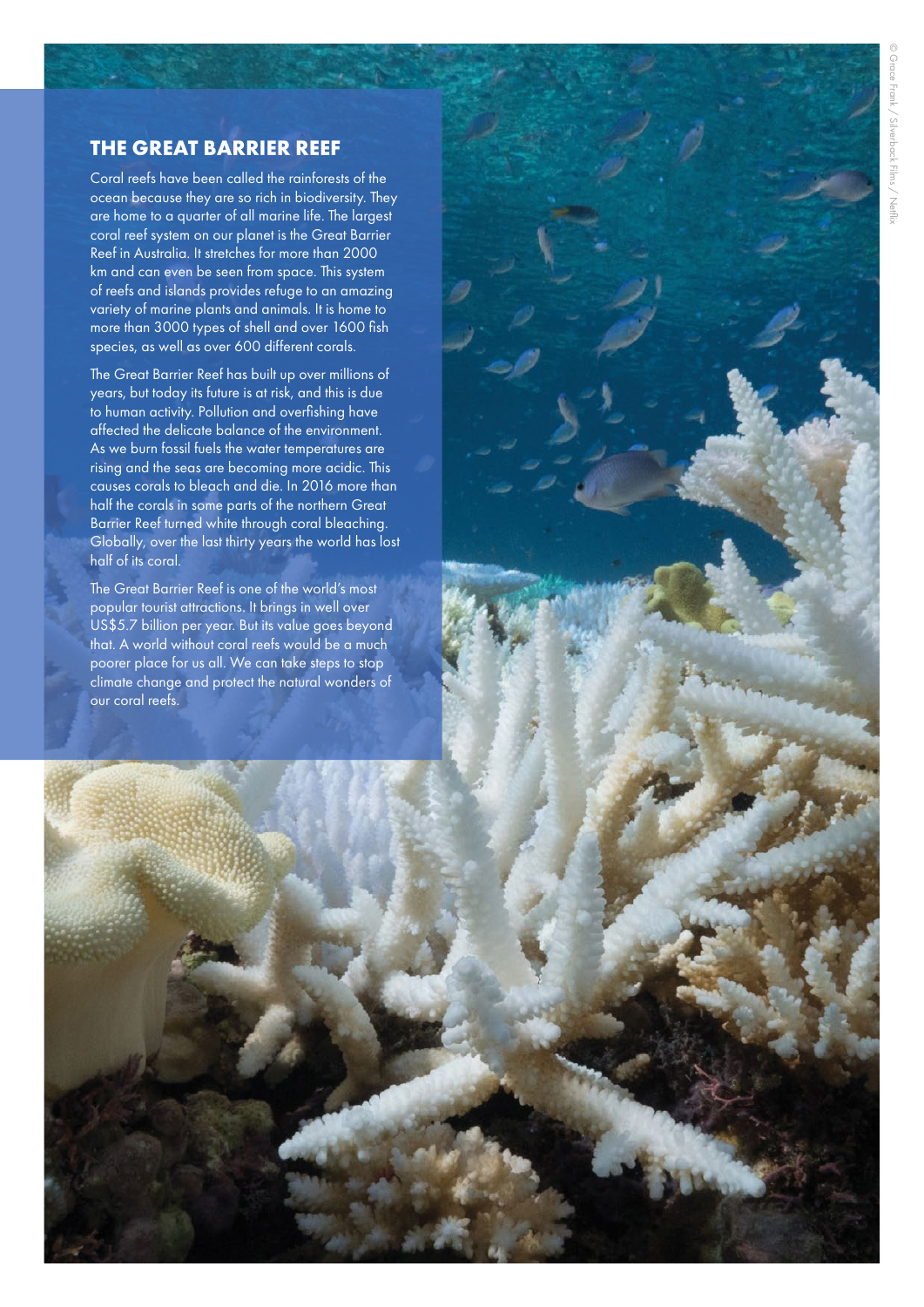# FACILITATOR INSTRUCTIONS

# **KEY MESSAGES**

### PROBLEMS FACING OCEANS

- **•**Overfishing of coastal waters, preventing fish populations from recovering what is taken out
- **•**Lack of ownership of high seas leading to lack of protection from over-fishing, mining and shipping
- **•**Noise pollution from ship propellers and drilling for oil and gas disrupting wildlife
- **•**Plastic pollution making it into the oceans
- **•**Rising temperatures and CO2 levels causing changes to the ecosystem damaging some wildlife – eg bleaching coral

#### **SOLUTIONS**

- **•**International treaty protecting high seas from over-fishing and mining
- **•**Marine Protected Areas (no fishing, mining or shipping) in coastal waters allowing space for fish stocks to recover and repopulate the ocean
- **•**Reduced plastic use and recycling of whatever we do use
- **•**Reduced use of fossil fuels to slow global warming

# **SDGs LINKS**

Goal 14: Conserve and sustainably use the oceans, seas and marine resources

# https://www.un.org/ sustainabledevelopment/oceans/

Ensuring a healthy and productive future for our oceans also contributes to other SDG goals, including the following:

- GOAL 1: No Poverty
- GOAL 2: Zero Hunger
- GOAL 3: Good Health and Well-being
- GOAL 8: Decent Work and Economic Growth
- GOAL 12: Responsible Consumption and Production
- GOAL 13: Climate Action

# **GUIDED DISCUSSION PROMPTS**

Use these prompts to generate a class or small group discussion based on the Our Oceans briefing, or videos on ourplanet.com.

#### Can you describe the ocean that you have just seen?

#### What does it look like? What surprised you most?

*Allow children to convey their sense of wonder at these underwater places that they will probably never have seen. To create a relaxed group setting, give children time to talk together in pairs, before sharing their thoughts with the whole group.* 

#### Which is your favourite sea creature and why?

#### What does the sea give us?

*The sea gives us food, but it also provides us with water activities and beaches to play on. Millions of people depend on the sea to earn their living. Even if we don't live near the sea, it plays a big part in our lives.* 

#### Why do we need our oceans?

*They provide us with food, they supply us with clean air to breathe, they soak up dangerous carbon dioxide in the earth's atmosphere and they help to regulate our climate.* 

#### What do you think is harming high seas and the wildlife that live there?

*Over-fishing, mining, shipping, pollution*

## How can we look after the seas?

*It is important to help children understand that we can all do something about the challenges that our planet faces. Reducing our carbon footprint and saving energy, is a small step that can make a big difference. We can also make sure we eat fish with an MSC label, keep beaches clean, use less plastic, and support organisations that are working to protect the seas.*